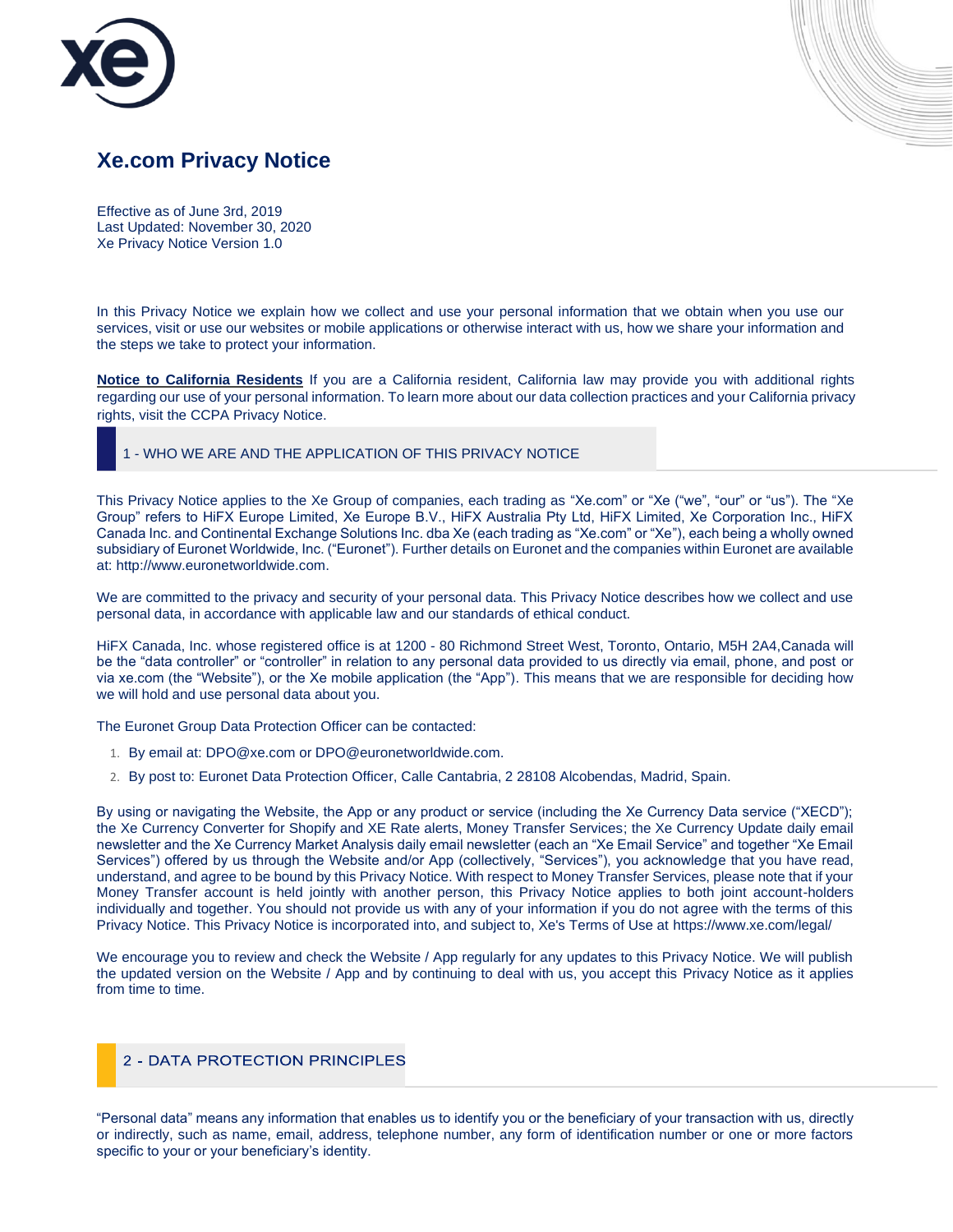

We are committed to complying with applicable data protection laws and will ensure that personal data is:

- 1. Used lawfully, fairly and in a transparent way;
- 2. Collected only for valid purposes that we have clearly explained to you and not used in any way that is incompatible with those purposes;
- 3. Relevant to the purposes we have told you about and limited only to those purposes;
- 4. Accurate and kept up to date;
- 5. Kept only as long as necessary for the purposes we have told you about;
- 6. Kept securely.

3 - WHAT PERSONAL DATA DO WE COLLECT AND HOW DO WE COLLECT IT?

## **PERSONAL DATA YOU GIVE US**

We may collect personal data when you give it to us, including when you indicate that you would like to receive any of our Services, when you register with us, when you complete forms online, when you speak with us over the telephone, when you write to us, when you visit the Website or App and, in certain circumstances as set out in this Privacy Notice, when you have provided your information to a Xe Group company. We will also collect details of transactions you carry out through the Website or App and of the fulfilment of such transactions.

We may collect and process the following personal data:

- 1. Personal details, such as data which may identify you, or the beneficiary of your transaction with us. This may include your name, title, residential and/or business address, email, telephone and other contact data, date of birth, gender, images, passport/visa details, signature, IP address and travel details (such as destination country or trip details) ("Identity Personal Data").
- 2. If you have provided your consent for us to collect such information and not withdrawn such consent, non-identifiable GPS-based location details whilst using the Website or App ("Location Data").
- 3. Information from which you may be indirectly identified, such as a client identification number or online identifier ("Indirectly Identifiable Personal Data").
- 4. Financial details, such as data relating to you and your beneficiary's payment data and bank account obtained for the purposes of money transfers ("Transaction Personal Data").
- 5. Additional details requested by law enforcement or requested pursuant to our compliance procedures in connection with efforts to prevent money laundering, terrorist financing and criminal activity, such as relationship to the beneficiary of the transaction, the purpose of the transaction and proof of funds ("Compliance Personal Data").

We may also receive information in connection with transactions you carry out on our Website, such as the last four digits of the payment card you used to make payment for the XECD service (as provided to us by the third party payment processor) ("Payment Data").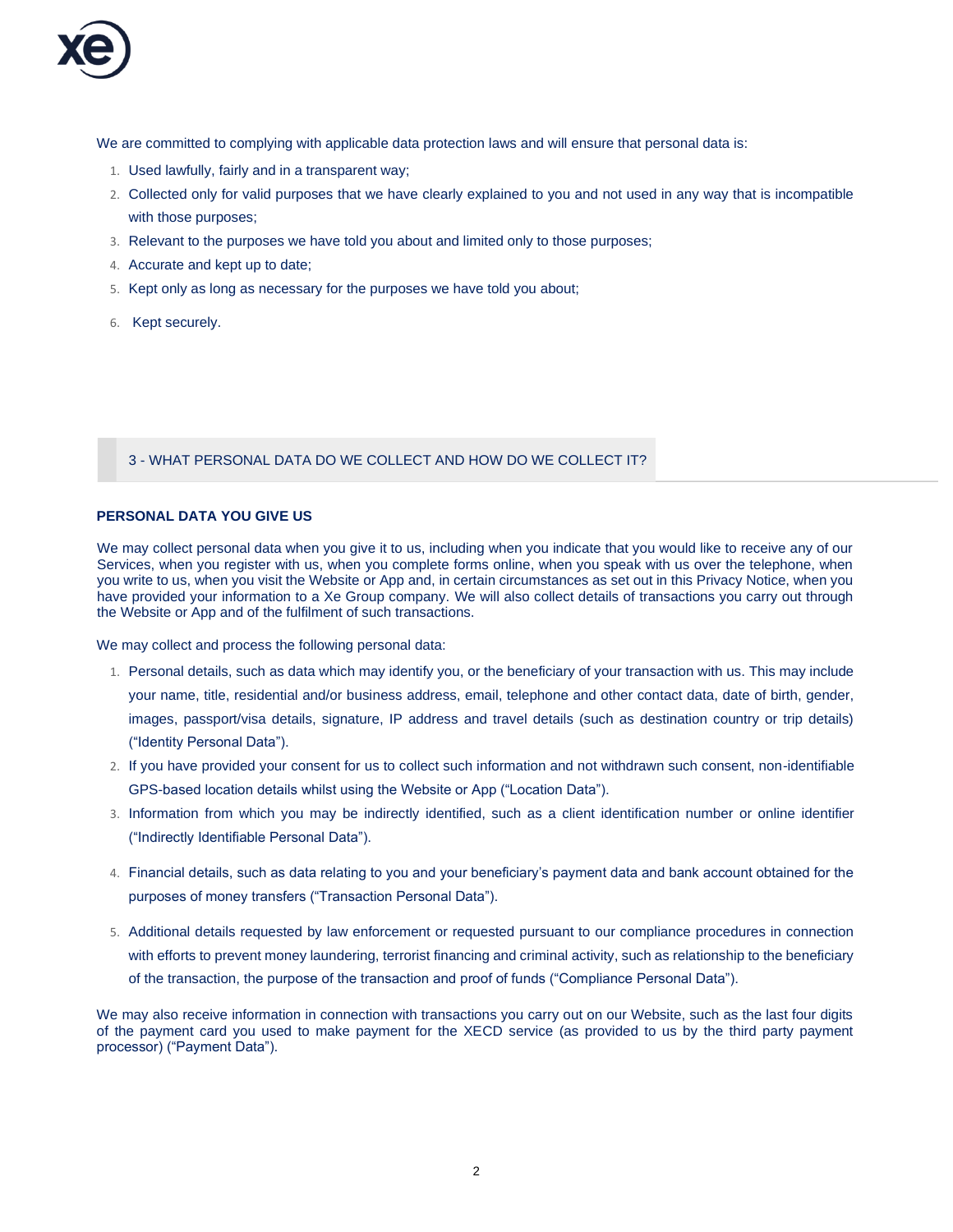

## **COOKIES AND SIMILAR TECHNOLOGIES**

When you use our website or app we collect information via cookies and similar technologies, including the IP address of visitors, browser type and version, time zone setting, browser plug-in types and versions, operating system and platform. We may use this data for the following purposes:

1. To measure the use of our Website / App and services, including number of visits, average time spent on a website,

pages viewed, page interaction data (such as scrolling, clicks, and mouse-overs), etc., and to improve the content we offer;

- 2. To administer the Website / App and for internal operations, including troubleshooting, data analysis, testing, research, statistical and survey purposes;
- 3. As part of our efforts to keep the Website / App safe and secure.

Due to their core role of enhancing or enabling usability or site processes, disabling cookies may prevent you from using certain parts of our Website / App. It will also mean that some features on our Website or App will not function if you do not allow cookies.

For more information please read our [Cookie Policy.](https://www.xe.com/cookiepolicy.php)

# 4 - HOW WE USE YOUR PERSONAL DATA

Personal data collected through our Website or App is typically stored and processed in Canada; however, in some instances, it may be transferred, stored, and/or processed outside of Canada (see section 5 for further details).

We have summarised below the ways in which we may use your personal data and our basis for such usage:

## **NON-IDENTIFIABLE DATA**

Whenever possible, we use data from which you cannot be identified directly (such as IP addresses and anonymous demographic and usage data) rather than personal data. This non-identifiable data may be used to tailor your experiences with the Services by showing content in which we think you will be interested and displaying content according to your preferences. Non-identifiable data may also be used to improve our internal processes or delivery of services.

We may use aggregate data for a variety of purposes, including analysing user behaviour and characteristics in order to measure interest in (and use of) the various portions and areas of the Services. We also may use the data collected to evaluate and improve the Services and analyse traffic to the Services.

In some circumstances we may anonymise your personal data so that it can no longer be associated with you, in which case we may use such data without further notice to you.

| How we use personal data                                                                                                                                                                                                                                                                                                                                                                                                    | Our basis for using your<br>personal data                                                                                                                                |
|-----------------------------------------------------------------------------------------------------------------------------------------------------------------------------------------------------------------------------------------------------------------------------------------------------------------------------------------------------------------------------------------------------------------------------|--------------------------------------------------------------------------------------------------------------------------------------------------------------------------|
| <b>Registration and Administration.</b><br>We may use Identity Personal Data and/or Compliance Personal Data to enable you to<br>register with us. Once your registration with us is complete, we may use Identity Personal<br>Data and/or Compliance Personal data for the administration of your account, to contact<br>you, to update our records about you, and to respond to and process your queries and<br>requests. | Taking steps prior<br>$\bullet$<br>to entering into a<br>contract with you.<br>Performance of a<br>$\bullet$<br>contract or service<br>through<br>our<br>website or App. |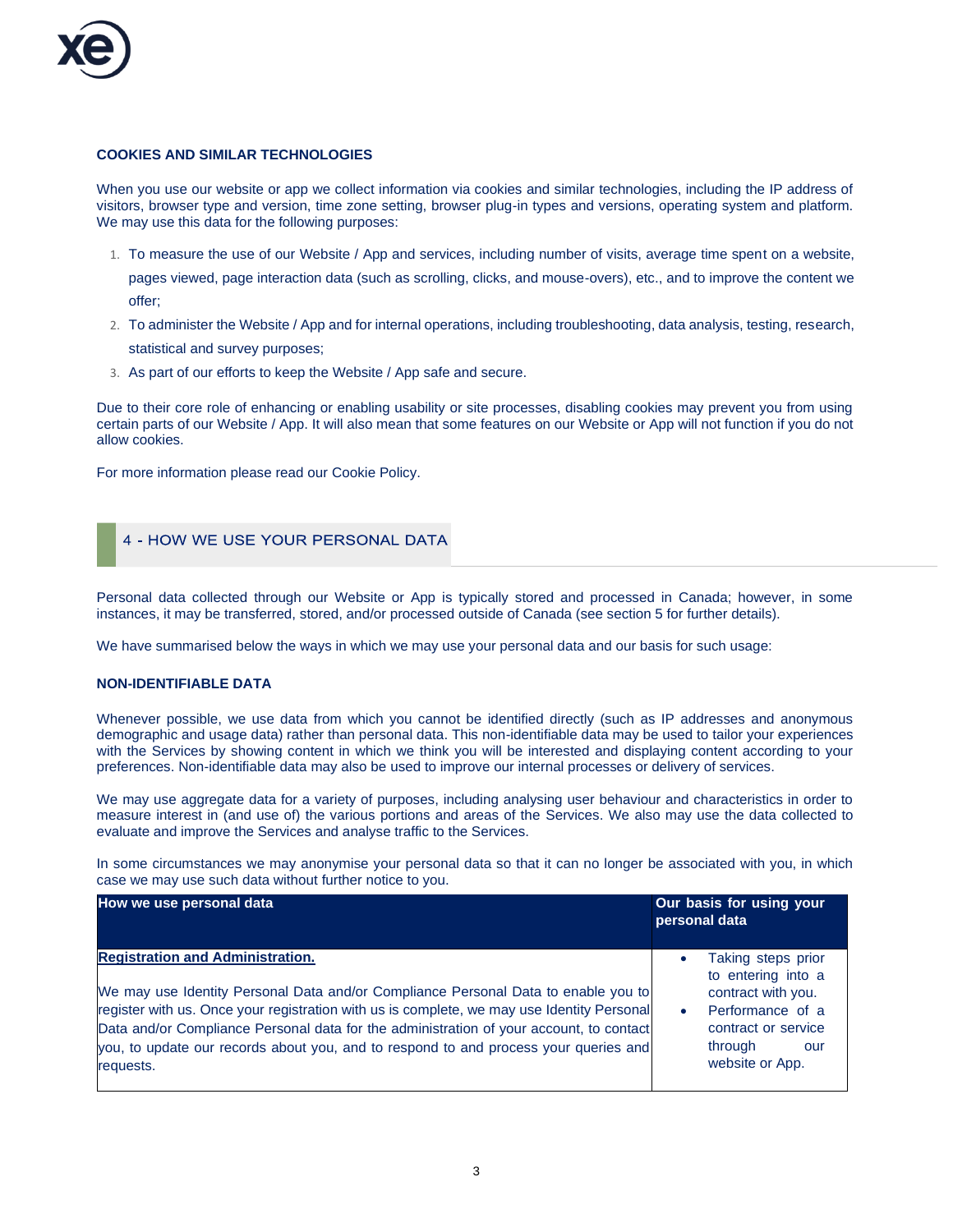

| Requesting access to tools and information. You may wish to have access to certain<br>tools and information (such as XE Email Services or XECD) made available on Our<br>Website / App, before or after you decide that you would like to register to use the Services,<br>including our foreign exchange and payment service. We may collect and use Identity<br>Personal Data as part of this access and use Identity Personal Data before or after you<br>decide that you would like to register to use the Services, including our foreign exchange<br>and payment service.                                                                                                                                                 | Taking steps prior<br>to entering into a<br>contract with you.<br>Performance of a<br>$\bullet$<br>contract or service<br>through<br>our<br>website or App.                                                                                                                                |
|---------------------------------------------------------------------------------------------------------------------------------------------------------------------------------------------------------------------------------------------------------------------------------------------------------------------------------------------------------------------------------------------------------------------------------------------------------------------------------------------------------------------------------------------------------------------------------------------------------------------------------------------------------------------------------------------------------------------------------|--------------------------------------------------------------------------------------------------------------------------------------------------------------------------------------------------------------------------------------------------------------------------------------------|
| <b>Supply of our Services.</b> We may use Identity Personal Data, Transaction Personal Data<br>and/ or Compliance Personal Data (and where it is collected, Payment Data) so that we<br>can supply you with our Services which you use or have requested and to meet our<br>contractual obligations to you.                                                                                                                                                                                                                                                                                                                                                                                                                     | Taking steps prior<br>to entering into a<br>contract with you.<br>Performance of a<br>contract or service<br>through<br>our<br>website or App.<br>Your consent for<br>us to process your<br>personal data for<br>the purposes of<br>supplying you with<br>the Services.                    |
| Location. If you have given your consent for us to so and not withdrawn such consent, we<br>may collect and use Location Data to provide you with a tailored experience on the Website<br>or App related to your location, such as displaying the local currency in the relevant<br>location.                                                                                                                                                                                                                                                                                                                                                                                                                                   | Your consent for<br>٠<br>us to process your<br>Location Data for<br>such purposes.                                                                                                                                                                                                         |
| Service communications. We may use Identity Personal Data and/or Transaction<br>Personal Data to notify you about changes or developments relating to our Services which<br>you used or have requested.                                                                                                                                                                                                                                                                                                                                                                                                                                                                                                                         | Necessary<br>to<br>$\bullet$<br>comply with a legal<br>obligation<br>Necessary for our<br>legitimate interest<br>to notify you about<br>changes<br>or<br>developments<br>relating<br>to<br>our<br>products<br>and<br>services which you<br>have<br>use<br>or<br>requested.                 |
| Compliance. We may use Identity Personal Data, Transaction Personal Data and/or<br>Compliance Personal Data (and where it is collected, Payment Data) for compliance<br>purposes, including the prevention and detection of crime, tax evasion or fraud.<br>Recording of telephone calls. We may monitor and record (via automated means or<br>transcripts) our telephone calls with you (which may involve Identity Personal Data,<br>Transaction Personal Data and/or Compliance Personal Data (and where it has been<br>collected, Payment Data) and we may use any transcripts of these calls so we can be sure<br>we understand the instructions you give us and so we have a clear record of our<br>discussions with you. | Necessary<br>to<br>$\bullet$<br>comply with a legal<br>obligation.<br>Necessary<br>to<br>$\bullet$<br>comply with a legal<br>obligation.<br>Taking steps prior<br>to entering into a<br>contract with you.<br>Performance of a<br>contract or service<br>through<br>our<br>website or App. |
| Marketing. In certain circumstances, we may use your Identity Personal Data to contact<br>you with marketing communications in relation to the Services or the services and products<br>of Xe Group companies.                                                                                                                                                                                                                                                                                                                                                                                                                                                                                                                  | See<br>section<br>11<br>below.                                                                                                                                                                                                                                                             |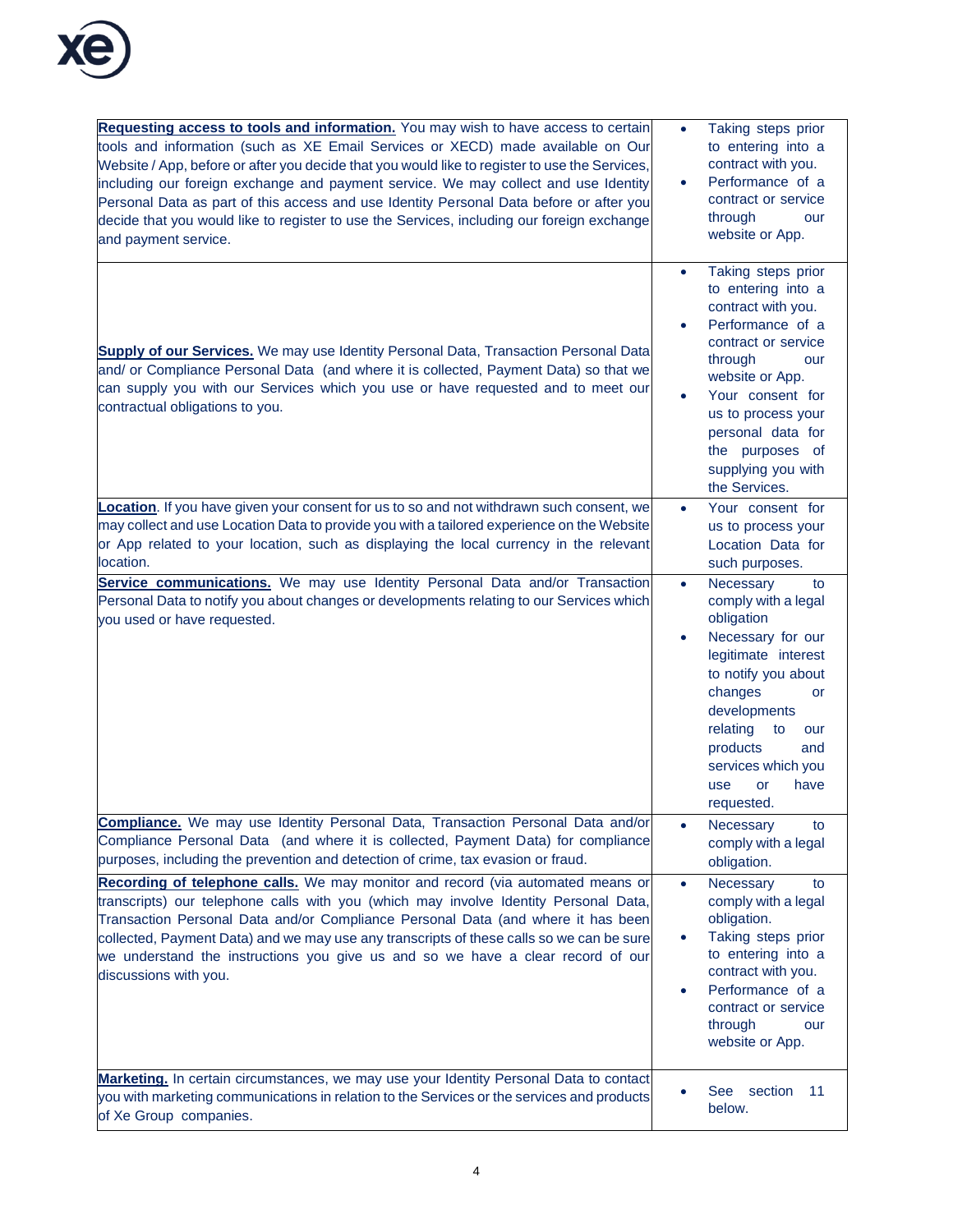

**Profiling**. Xe may combine Indirectly Identifiable Personal Data with other information generated during the use of our Services to create individual profiles for customers through automated processes. • Necessary for our legitimate interest to enhance the customer experience by allowing for better use of our services. See section 12 below.

## 5 - IS DATA COLLECTED SHARED WITH OR COLLECTED BY THIRD PARTIES

### **XE COMPANIES**

We may share your personal data with other Xe Group Companies in order to enable or facilitate us to provide you with any of the Services you have requested, for our or an Xe Company's compliance purposes and where you have consented and not withdrawn your consent, for the Xe Company's direct marketing purposes (see section 11 below).

## **EURONET GROUP**

We may share your personal data with Euronet and affiliates in the Euronet Group (some of which are based outside the European Economic Area ("EEA") and in the United Kingdom, Canada and/or the United States – further details are set out at the end of this section 5) for the purposes, or to enable or facilitate the purposes, set out in section 4 and 11 of this Privacy Notice. This may include sharing your personal data within the Euronet Group for compliance purposes.

# **AGGREGATED STATISTICAL ANALYSIS**

We may use statistical analysis of aggregate data to inform advertisers of aggregate user demographics and behaviour, as well as the number of users that have been exposed to or clicked on their advertising banners. We will provide only aggregate data from these analyses to third parties.

## **THIRD PARTY SERVICE PROVIDERS**

We may share personal data we collect with third party service providers to manage, enable or facilitate certain aspects of the Services we provide and if we do so, we will have safeguards in place with such third party service providers requiring them to protect the personal data.

- Compliance verification service providers.
- Financial services providers, such as banks.
- Credit control or debt collection agencies.
- Communication fulfillment providers, to facilitate our communications with you.
- Fraud Prevention Agencies The personal information we have collected from you will be shared with fraud prevention agencies who will use it to prevent fraud and money-laundering and to verify your identity. If fraud is detected, you could be refused certain services, finance, or employment.
- Any other party authorised by you

We use advertising services suppliers on our Website and App, who, along with their advertising partners, may collect and use personal data when you interact with our Website or App. Further details are set out at section 6 below.

## **CORPORATE PROCESS**

We may transfer your personal data to a third party as a result of a sale, acquisition, merger, or reorganisation involving Euronet, a company within the Euronet Group, or any of their respective assets. In these circumstances, we will take reasonably appropriate steps to ensure that your information is properly protected.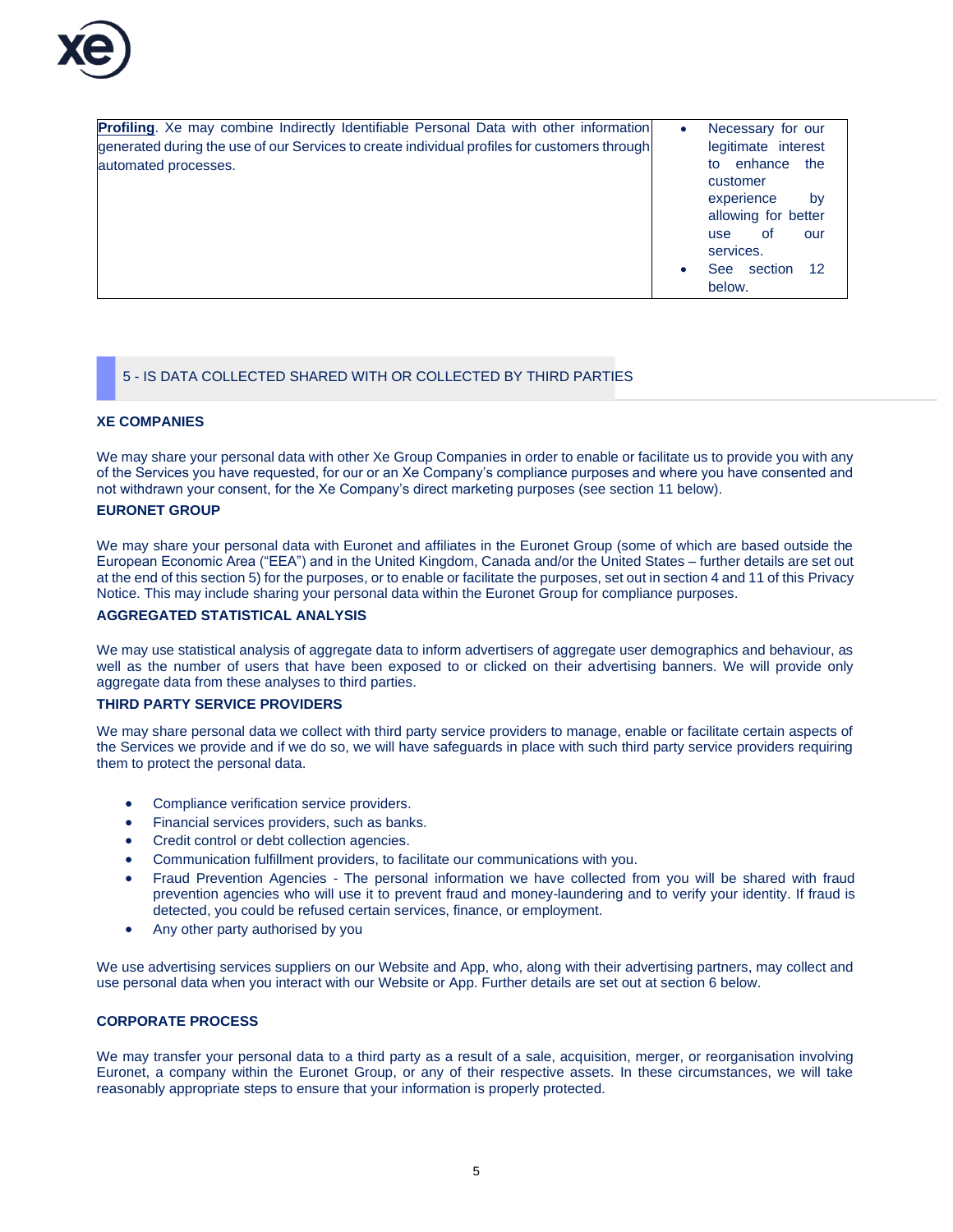

### **LEGAL AND REGULATORY**

We may also disclose your personal data in special cases if required or requested to do so by law, court order, or other governmental authority, or when we believe in good faith that disclosing this data is otherwise necessary or advisable, such as to identify, contact, or bring legal action against someone who may be causing injury to, or interfering with, our rights or property, our services, another user, or anyone else that could be harmed by such activities (for example, identify theft or fraud).

### **SHARING PERSONAL DATA**

The nature of our products and services means that we may need to share your personal data with recipients based in countries outside of Canada.

As explained above, we may share your personal data within the Euronet Group (including to Xe Group Companies), which may involve transferring your data outside of Canada. Where we do so, we will ensure a similar level of protection to that afforded in Canada.

It is important for you to note that the laws on holding data in Canada (or any other country in which we transfer, store or process your data) may be less stringent than the laws of your country, but Xe intends to adhere to the principles set forth in this Policy, unless otherwise required by applicable laws.

If we share personal data with third party service providers based outside of Canada, we will ensure a level of protection and safeguarding of your personal data.

#### **REFERRAL**

You may sometimes ask us about, or we may sometimes ask you if you are interested in, products or services which we are unable to provide but which someone else we know (a "Contact") may be able to provide. We will never pass your information to a Contact unless you have asked us to do so. Please note that we are not responsible for and cannot be liable to you for any products or services of any Contact or any acts or omissions of any Contact.

In addition, where we have received your contact details and other personal data as a result of a referral, we may pass your personal data back to the relevant referrer for the specific purpose of commission reporting.

# **6 - ADVERTISING**

Advertisements that appear on the Website or App or otherwise in the Services are generally delivered (or "served") directly to you by third party advertisers. These third-party advertisers have no access to the information you have provided directly to Xe.

If you have provided your consent by accepting "Targeting Cookies" through the Website cookie consent manager or enabled "Targeting" and "Location" on the App, the advertisements that are served may be personalised to you.

#### **ADVERTISING ON OUR WEBSITE**

Advertisements on our Website and App may be served by third-party advertisers or their advertising partners.

1. **Website**: If you have provided your consent by accepting Targeting Cookies Third-party advertisers will automatically receive your IP address. Third-party advertisers or their advertising partners may also download cookies and similar technologies such as pixel tags/beacons and scripts downloaded to your computer ('cookies') to measure the effectiveness of their ads and to personalize advertising content. Doing this allows them to recognize your computer each time they send you an advertisement in order to measure the effectiveness of their ads and to personalize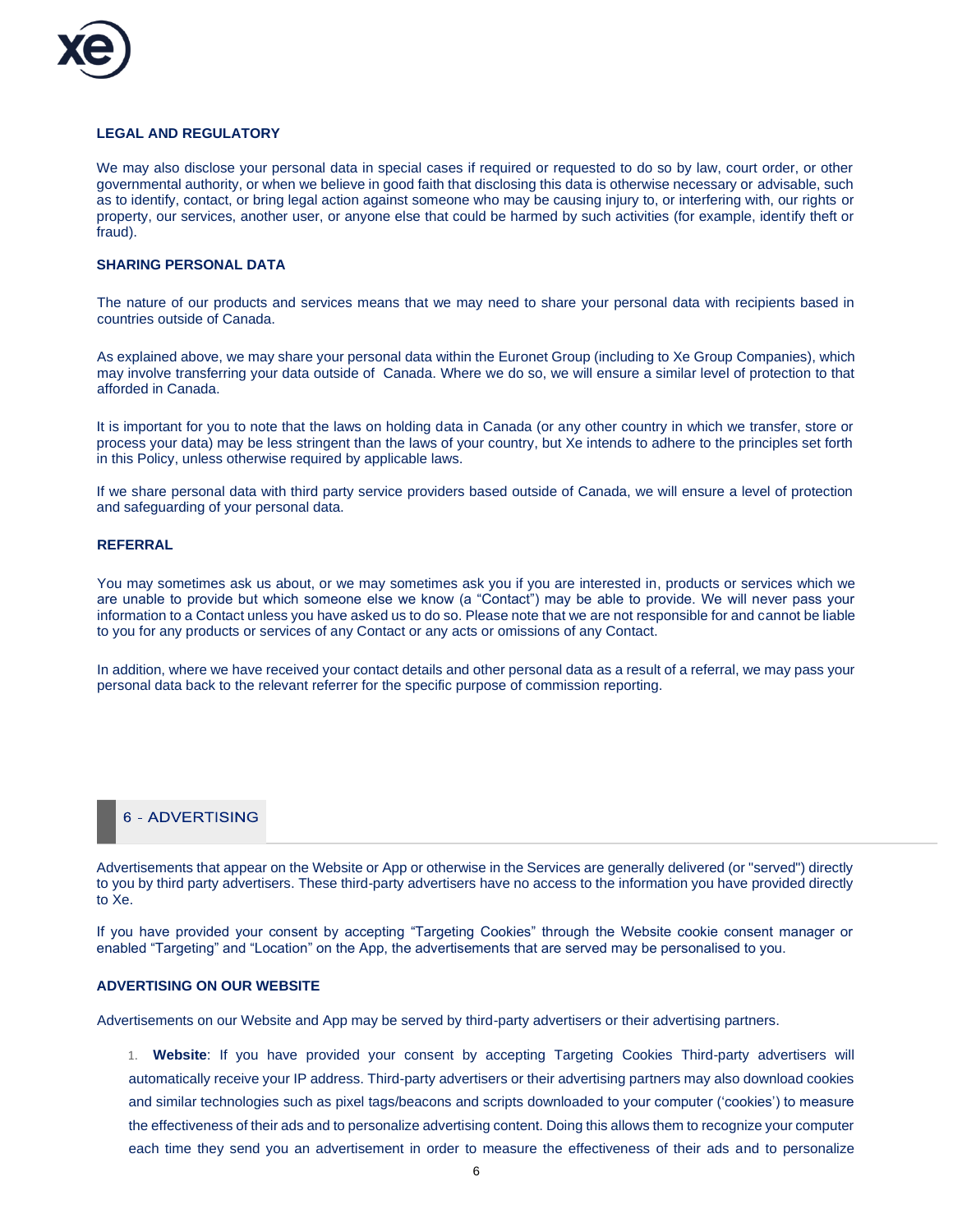advertising content. In this way, they may compile information about where individuals using your computer or browser saw their advertisements and determine which advertisements were clicked.

Accordingly, if you have provided your consent by accepting Targeting Cookies, Third-party advertisers will collect and profile personal data in the form of IP address and cookies from users on the Website in order to provide targeted online advertising and ad measurement. You may change your consent decision at any time via the Website cookie consent manager. Third-party advertiser's collection and use of your personal data is covered by the Third-party advertiser [Privacy Policy.](http://exponential.com/privacy/)

2. **App**: If you have provided your consent by enabling "Targeting" and "Location" for the App, third-party service providers will collect and use the personal data to serve you personalised advertising. Depending on where you live and your privacy choices on the App, the personal data collected in the App may include device identifiers and information, app usage information, (if you have enabled Location Services) geo-location, information about interests to make ads served more relevant and information about interactions with ads. Your device may be recognized over time and across apps.

3. **Cookies and Location Tracking**: If you do not accept Targeting Cookies on the website, third party advertisers will not receive your IP address or download any cookies to your computer through the Website. However, advertisements that are not specific or personalised to your or your device may still be served to you on the Website. If you do not enable Targeting and Location for the App, you will not receive personalised advertisements and thirdparty service providers will not collect and use personal data for such purposes..

### **REMARKETING ON THE WEBSITE AND APP**

If you have provided your consent by accepting Targeting Cookies on the Website or enabled Targeting on the App, we may use Google AdWords (remarketing and Similar Audience features) and Facebook Ads. You can review the Xe cookie policy a[t www.xe.com/cookiepolicy.php,](http://www.xe.com/cookiepolicy.php) which includes details on how to customize your cookie settings.

### **GOOGLE ADWORDS**

Google AdWords enables Google, through the use of cookies, to identify the fact that you have visited the Website / App, to identify aspects of your usage of the Website / App and combine that with what it knows about your usage of other websites in the Google ad network. We use these services to advertise to visitors of Google ad network websites who have previously visited our Website / App or who Google deems to have shared interests with visitors of our Website / [App. Google's collection and use of your personal data is covered by the Google privacy policy. You can set preferences](http://www.google.com/privacy.html)  [for how Google advertises to you using the](http://www.google.com/privacy.html) [Google Ad Preferences page](http://www.google.com/settings/ads)[.](http://www.google.com/privacy.html)

### **FACEBOOK ADS**

We make use of Facebook Ads to allow us to better serve relevant advertising to our customers on the Facebook social media platform. Through the use of cookies, we can identify aspects of your usage of the Website / App which can allow Facebook to identify which Xe ads could be more relevant to you.

You can review th[e Facebook privacy policy](https://www.facebook.com/privacy/explanation) and modify you[r Facebook Ad Preferences](https://www.facebook.com/ads/preferences) for ads shown to you by Facebook.

# 7 - HOW LONG IS YOUR PERSONAL DATA RETAINED?

Personal data is used for different purposes, and is subject to different standards and regulations. In general, personal data is retained for as long as necessary to provide you with services you request, to comply with applicable legal, accounting or reporting requirements, and to ensure that you have a reasonable opportunity to access the personal data.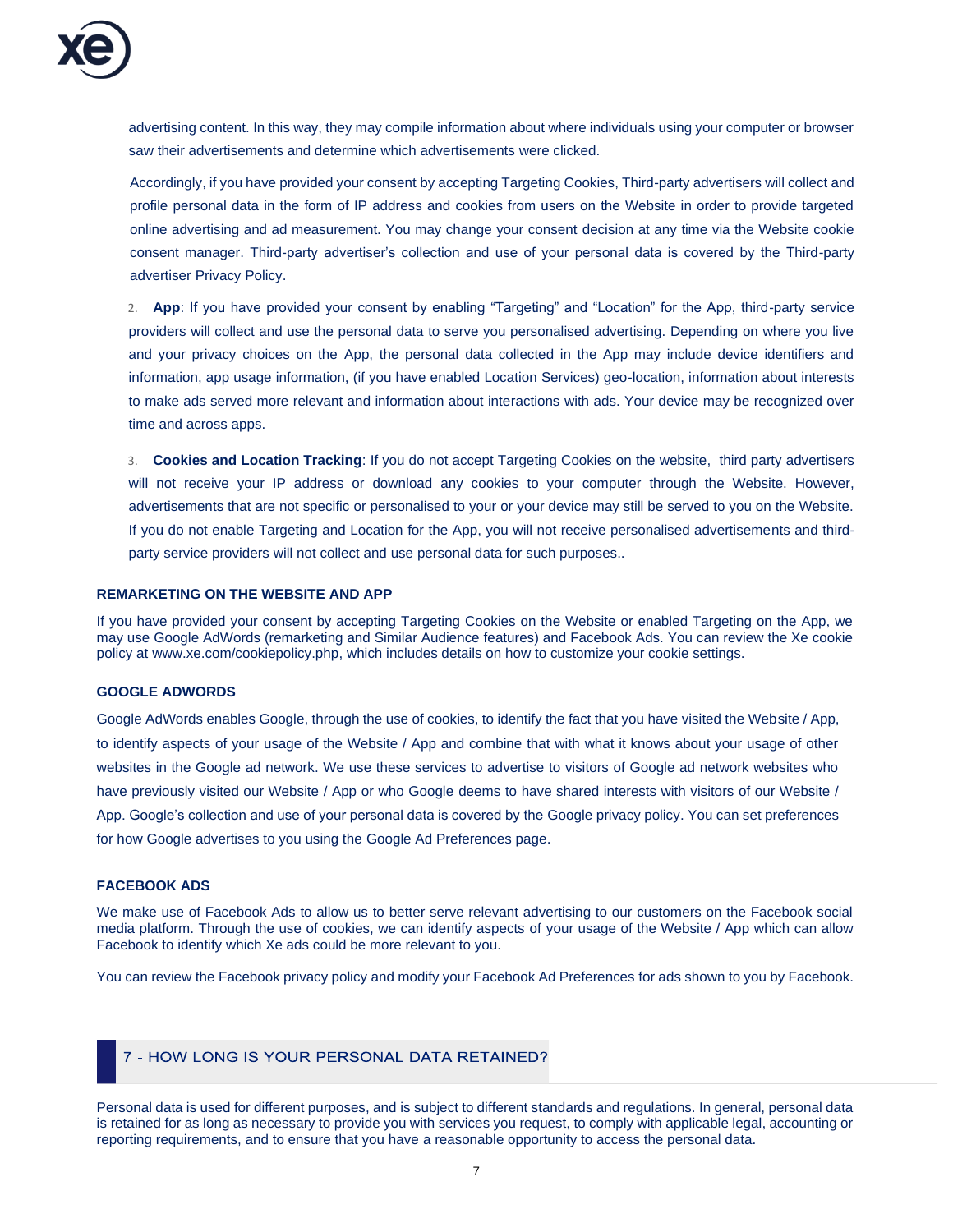

To determine the appropriate retention period for personal data, we consider the applicable legal requirements, the amount, nature, and sensitivity of the personal data, the potential risk of harm from unauthorised use or disclosure of your personal data, the purposes for which we process your personal data and whether we can achieve those purposes through other means. For example:

- 1. **Legal and regulatory requirements**. We will retain your personal data if required to comply with legal and regulatory obligations, compliance procedures and legal limitation periods. We will retain your personal data for a period after closure of your account with us or the last transaction we carried out for you.
- 2. **Customer service**. If you provide us with your personal data but do not have an account with us, we will (subject to any legal or regulatory considerations) retain your personal data for as long as necessary to deal with your query (for example, to address your questions in the event of an unsuccessful application).
- 3. **Marketing**. Personal data provided to us for marketing purposes may be retained until you opt out or until we become aware the data is inaccurate.

### 8 - IS CORRESPONDENCE THAT YOU SEND TO US SAVED?

Yes. If you send us correspondence, including e-mails, we may retain such data along with any records of your account. We may also retain customer service correspondence and other correspondence involving you, us and any Xe Group company, our partners, and our suppliers. We will retain these records in line with our retention policy.

# 9 - DATA SECURITY

We are committed to maintaining the security of your personal data and have measures in place to protect against the loss, misuse, and alteration of the data under our control.

We employ modern and secure techniques to protect our systems from intrusion by unauthorised individuals, and we regularly upgrade our security as better methods become available.

Our datacentres and those of our partners utilise modern physical security measures to prevent unauthorised access to the facility. In addition, all personal data is stored in a secure location behind firewalls and other sophisticated security systems with limited (need-toknow) administrative access.

All our employees who have access to, or are associated with, the processing of personal data are contractually obligated to respect the confidentiality of your data and abide by the privacy standards we have established.

Please be aware that no security measures are perfect or impenetrable. Therefore, although we use industry standard practices to protect your privacy, we cannot (and do not) guarantee the absolute security of personal data.

The Website or App may offer chat rooms, forums, message boards, or news groups to users. It is important to remember that any information disclosed in these areas becomes public information. Accordingly, as with any public forum, you should exercise extreme caution when deciding whether to disclose your personal information.

### 10 - DOES THIS PRIVACY NOTICE APPLY TO OTHER WEBSITES?

No. Our Website and App may contain links to other Internet websites. By clicking on a third party advertising banner or certain other links, you will be redirected to such third party websites.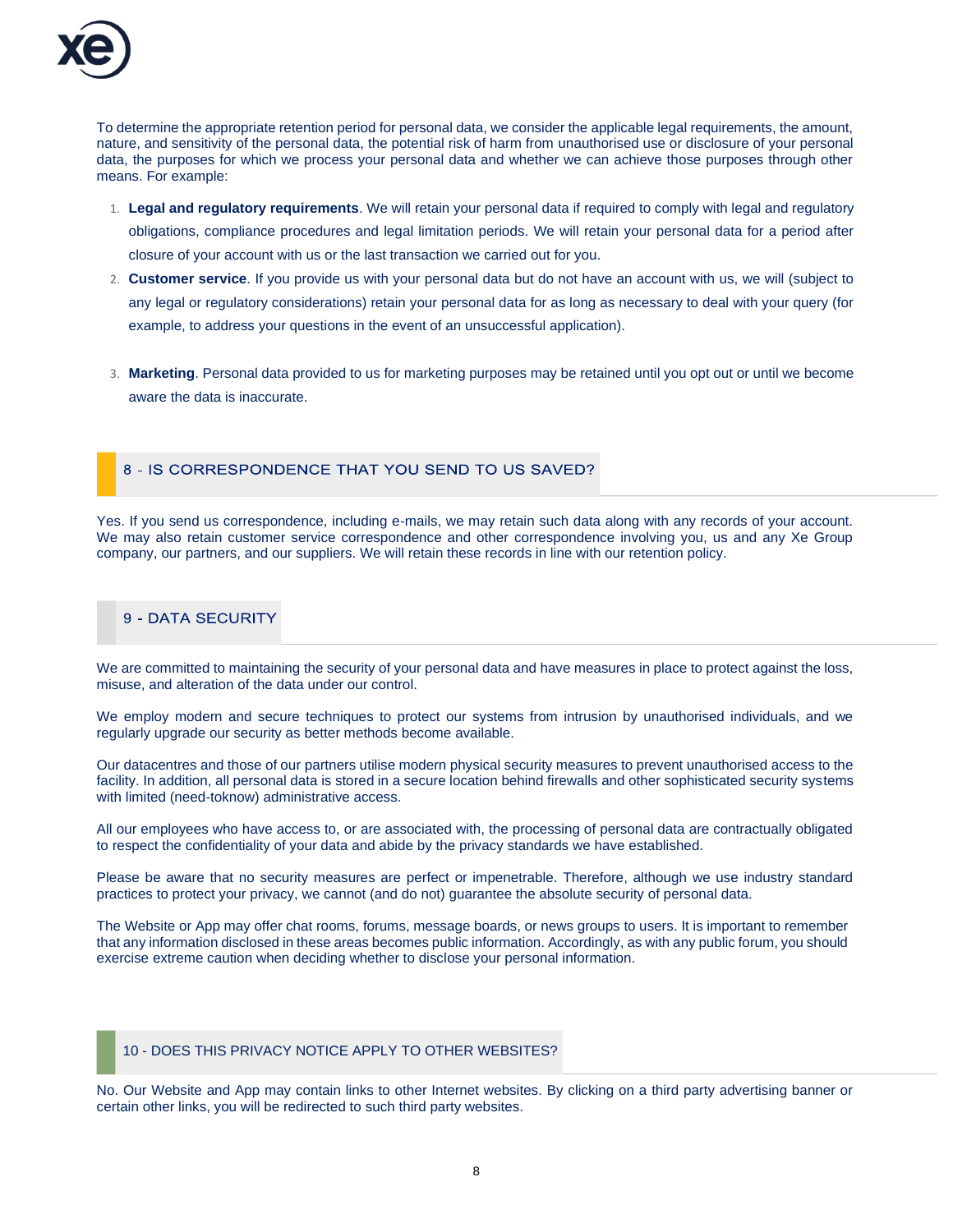

We are not responsible for the privacy policies of other websites or services. You should make sure that you read and understand any applicable third-party privacy policies, and you should direct any questions or concerns to the relevant third party administrators or webmasters prior to providing any personal data.

We may permit third parties to offer subscription or registration-based services promoted through our own Services. In some instances, these other services may be co-branded or use Xe's trademarks under license; however, other's services have their own respective privacy policies.

## **11 - DIRECT MARKETING**

We or an Xe Company may sometimes contact you (by email, SMS text, letter or phone) in order to provide targeted marketing about our Services or the services of another Xe Company or Euronet Group. Such marketing communications will only be sent to you if you gave your consent (when you registered for our Services or at another point) and you have not withdrawn such consent or if there is another basis to send such communications to you (for example, in certain circumstances, we may send marketing communications solely about our Services to existing customers using contact details we have obtained directly from the customer during the course of registration or the provision of our Services to them, provided they have not previously unsubscribed from such communications).

All marketing e-mails you receive from us will include specific instructions on how to unsubscribe and you may unsubscribe at any time.

Additionally, you can unsubscribe from marketing by contacting us in writing at our registered office at 1200 - 80 Richmond Street West, Toronto, Ontario, M5H 2A4, Canada or email transfers@xe.com or by amending your marketing preferences within your account.

You should note that we are opposed to third-party spam mail activities and do not participate in such mailings, nor do we release or authorise the use of customer personal data to third parties for such purposes.

# 12 - PROFILING

Through automated processes we may create individual profiles for customers based on a combination of Indirectly Identifiable Personal Data and other information gathered through our customer's interaction with our Services. We may use such profiles to better understand the ways in which you use our Services. In addition, we may send personalised communications to you based on a profile (including pricing offers in relation to the Services or the services and products of Xe Group, if we have a basis to send such communications in accordance with this Privacy Notice (see Section 11 above).

You have the right not to be subject to profiling, and you can exercise this right by contacting us in writing at transfers@xe.com or [DPO@xe.com.](mailto:DPO@xe.com)

# 13 - WHAT ARE MY DATA PROTECTION RIGHTS?

Where you believe that we have not complied with our obligations under this Privacy Notice or the applicable law, you may have the right to make a complaint to a relevant Data Protection Authority or through the courts. The Canadian Data Protection Authority is the Office of the Privacy Commissioner of Canada [\(https://www.priv.gc.ca/en/\)](https://www.priv.gc.ca/en/).

Although not required, we would encourage you to let us know about any complaint you might have and we will respond in line with our complaints procedure set out in section 14 of this Privacy Notice.

## **14 - PRIVACY COMPLAINTS PROCEDURE**

Where you believe that we have not complied with our obligations under this Privacy Notice, or the applicable law, you may have the right to make a complaint to a relevant Data Protection Authority or through the courts. Although not required, we